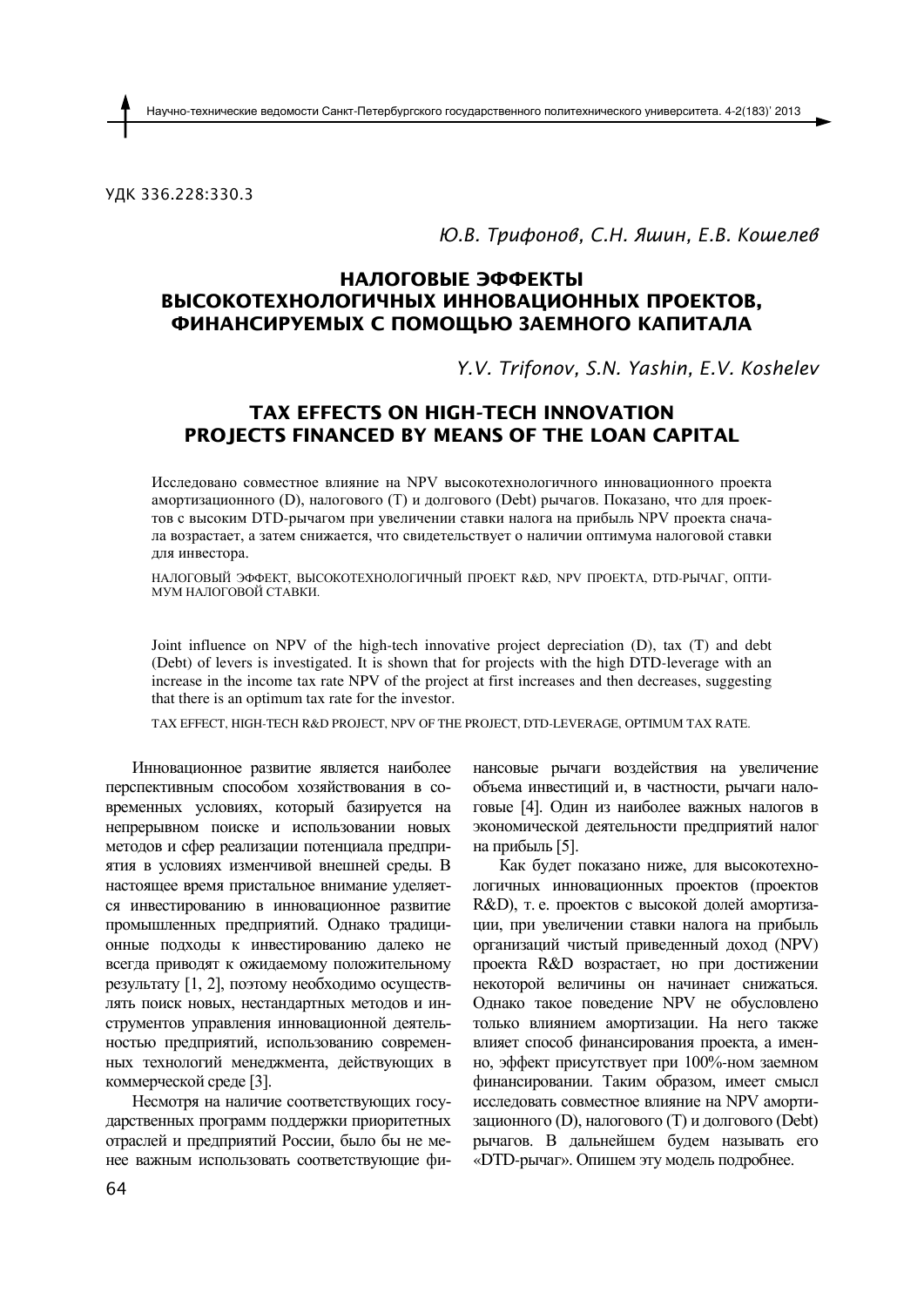В книге Л. Крушвица «Инвестиционные расчеты» [6] выведена формула для вычисления NPV с учетом налога на прибыль:

$$
NPV = -I_0 + \sum_{t=1}^{n} \left( CF_t (1 - T) + T \cdot D_t \right) (1 + i_T)^{-t}, \quad (1)
$$

где  $I_0$  – капитальные вложения в  $t = 0$ ;  $CF_t$  – возвратный поток от инвестиции в момент *t*; *Dt* – амортизационные отчисления в момент t; *T* – ставка налога на прибыль;  $i<sub>r</sub> = i(1-T)$  – расчетная ставка процента с учетом налога на прибыль;  $i$ процентная ставка по инвестированию и заимствованию в условиях совершенного рынка капитала, т. е. когда ставка по инвестированию равна ставке по заимствованию; *n* – горизонт планирования (срок проекта).

При этом Л. Крушвиц  $[6 - 8]$  определяет возвратный поток от инвестиции (CF) следующим образом:

возвратный поток от инвестиций = нало- $\cos\theta$ лагаемая прибыль  $\pm$  проценты  $+$  сумма  $a$ мортизационных отчислений.

Это по сути известный денежный показатель *EBITDA* [1, 2, 9], т. е. прибыль до выплаты (получения) процентов и налогов из прибыли плюс амортизационные отчисления. Поскольку

$$
EBITDA_t = EBIT_t + D_t, \qquad (2)
$$

где *EBIT*<sub>t</sub> – прибыль до выплаты (получения) процентов и налогов из прибыли (операционная прибыль) в момент t.

Формулу (1) можно упростить:

$$
NPV = -I_0 + \sum_{t=1}^{n} (EBIT_t(1-T) + D_t)(1 + i_T)^{-t}
$$
 (3)

Условия российского налогового законодательства подразумевают отнесение лишь части процентов на расходы организации, поэтому в последней формуле необходима корректировка величины  $i<sub>T</sub> = i(1-T)$ . Согласно п. 1 ст. 269 главы 25 НК РФ предельная величина процентов, признаваемых расходом, принимается равной ставке рефинансирования ЦБ РФ, увеличенной в 1,8 раза, при оформлении долгового обязательства в рублях.

Тогда формула для NPV изменится следующим образом:

$$
NPV = -I_0 + \sum_{t=1}^{n} (EBIT_t(1 - T) + D_t)(1 + i_1(1 - T) + i_2)^{-t}, (4)
$$

где  $l_1$  – предельная величина процентов, признаваемых расходом;

 $\dot{t}_2$  – величина процентов, не признаваемых расходом в целях налогообложения.

Предельную величину процентов, признаваемых расходом, можно найти как kr, где r – ставка рефинансирования ЦБ РФ, а коэффициент  $k = 1,8$  в 2013 году. Тогда

$$
NPV = -I_0 + \sum_{i=1}^{n} (EBIT_i(1-T) + D_i)(1 + kr(1-T) + i - kr)^{-t};
$$
  
\n
$$
NPV = -I_0 + \sum_{i=1}^{n} (EBIT_i(1-T) + D_i)(1 + i - krT)^{-t}, (5)
$$

где  $i$  – процентная ставка по займам, включающая в себя  $\dot{i}_1$  и  $\dot{i}_2$ .

Чтобы оценить влияние DTD-рычага на NPV высокотехнологичного проекта R&D, будем изменять соответствующие параметры рычага: амортизацию *D*, ставку налога на прибыль *Т* и коэффициент *k*. С этой целью рассмотрим следующий пример:

Инвестор оценивает проект R&D с денежным потоком по годам:  $I_0 = 2100$  ден. ед.,  $EBIT_1 = 50$  *I*  $250$  *ZOU*. *EBIT***<sub>2</sub> = 250** *ZOU***.**  $EBIT_3 = 450$  ден. ед. Капитальные вложения складываются из приобретения основных средств, которые амортизируются в течение трех лет линейным методом. Проект полностью финансируется банковским кредитом по ставке *i* = 5 % годовых. Ставка рефинансирования  $r = 8,25\%$ . Таким образом, исследуем проект R&D с

$$
NPV = -3D + \frac{EBIT_{1}(1-T) + D}{1 + i - krT} + \frac{EBIT_{2}(1-T) + D}{(1 + i - krT)^{2}} + \frac{EBIT_{3}(1-T) + D}{(1 + i - krT)^{3}}
$$
(6)

Результаты симуляции в Matlab [10] представлены на рис.  $1 - 6$ .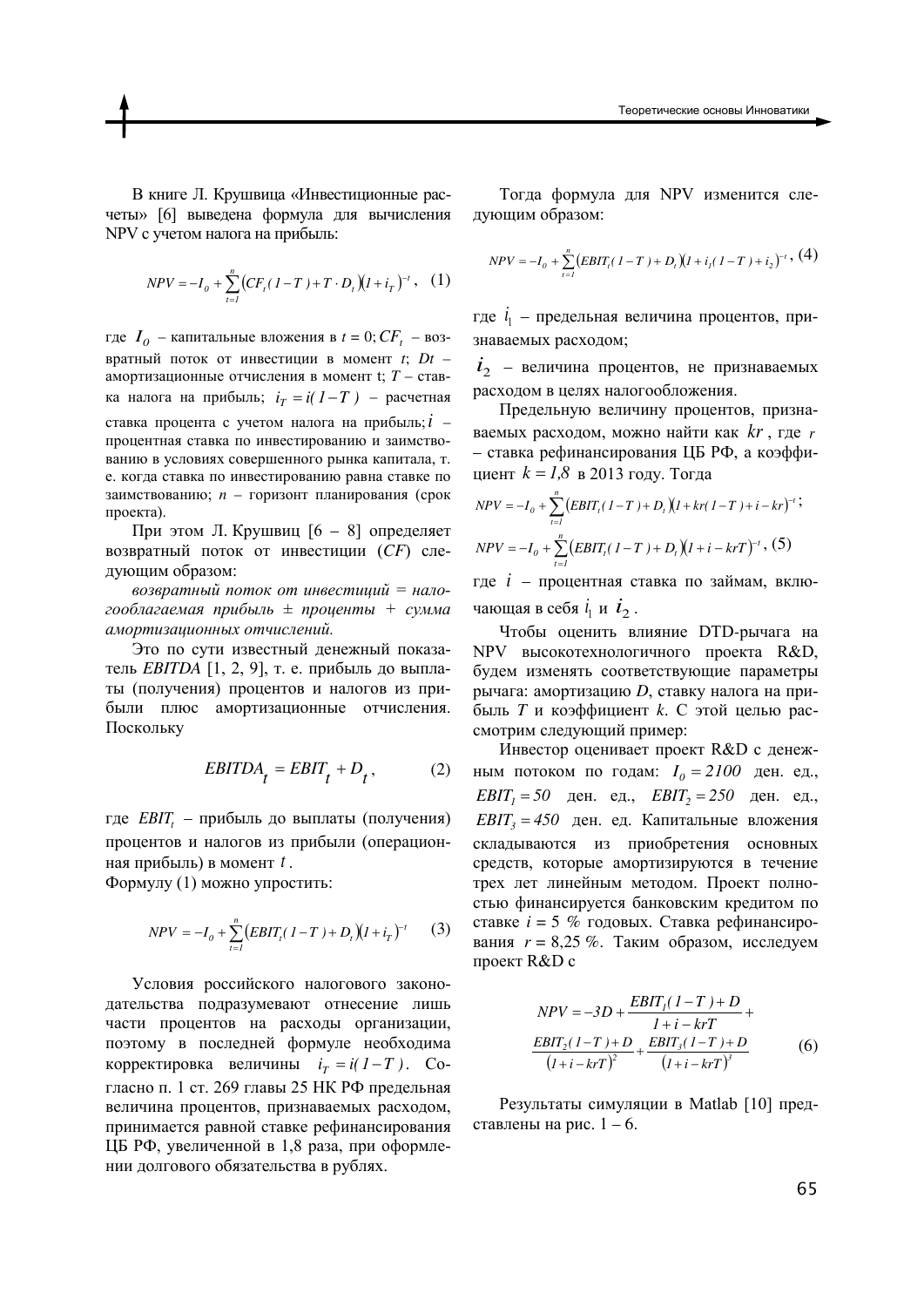

Рис. 1. Влияние изменения амортизации (D)



Рис. 3. Влияние изменения процентной ставки по займу (*i*)



Рис. 2. Влияние изменения амортизации (D)



ставки по займу (*i*)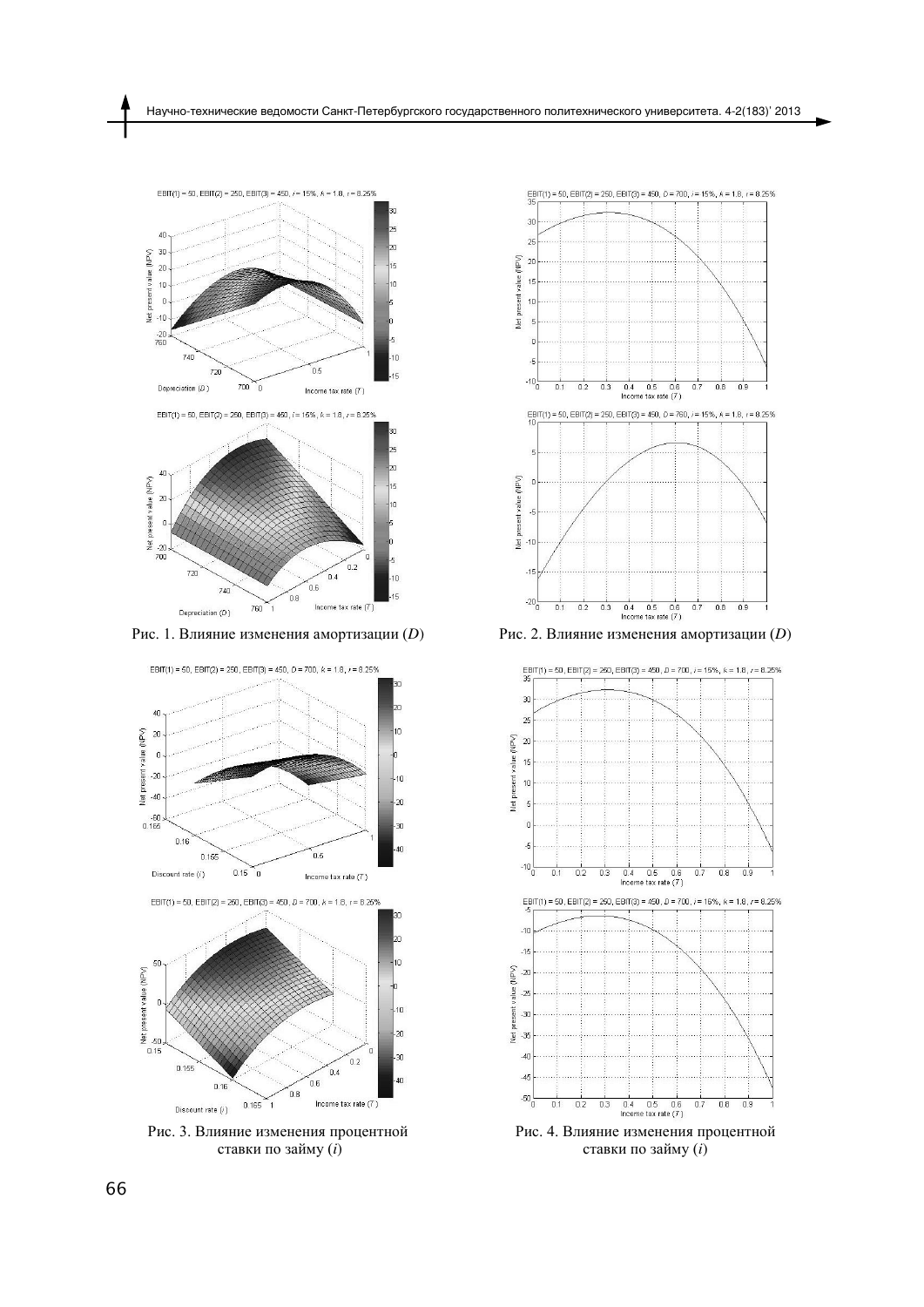

Рис. 5. Влияние изменения коэффициента *k* 

По графикам на рис.  $1 - 6$  можно сделать следующие выводы:

1. При увеличении амортизации (D) график NPV(T) становится более выпуклым. При этом оптимальная ставка налога на прибыль (T) растет.

2. При увеличении ставки по займу (*i*) график NPV(T) становится менее выпуклым. При этом оптимальная ставка налога на прибыль (Т) уменьшается.

3. При увеличении коэффициента включения процентов по займам в расходы организации (k) график NPV(T) становится более выпуклым. При этом оптимальная ставка налога на прибыль (T) растет.

4. Наиболее ощутимый параметр DTD-рычага это амортизация. При незначитель-



Рис. 6. Влияние изменения коэффициента к

ном увеличении амортизации график NPV(T) сильно выгибается вверх, а оптимальная ставка налога на прибыль (T) резко возрастает.

5. Указанные зависимости выполняются только для проектов с высокой долей амортизации. Это высокотехнологичные проекты, т. е. инновационные. Например, это могут быть проекты модернизации оборудования, т. е. замены старого парка оборудования на новый. В этом случае все инвестиции  $(I_0)$  направляются на покупку нового оборудования. При этом эффект наблюдается лишь при 100%-ом заемном финансировании.

Полученные результаты могут быть полезны финансовым менеджерам и аналитикам компаний, оценивающим и реализующим высокотехнологичные инновационные проекты.

#### СПИСОК ЛИТЕРАТУРЫ

1. Дамодаран А. Инвестиционная оценка. Инструменты и техника оценки любых активов / А. Дамодаран. – М.: Альпина Бизнес Букс, 2004. – 1342 c.

2. Лимитовский М.А. Инвестиционные проекты и реальные опционы на развивающихся рынках: учеб.-практич. пособие. – 4-е изд., перераб. и доп. / М.А. Лимитовский. – М.: «Изд-во Юрайт». 2008. – 464 c.

3. **Acemoglu D.** Introduction to Modern Economic Growth / D. Acemoglu. – Massachusetts Institute of Technology. Department of Economics, 2009. – 1247 p.